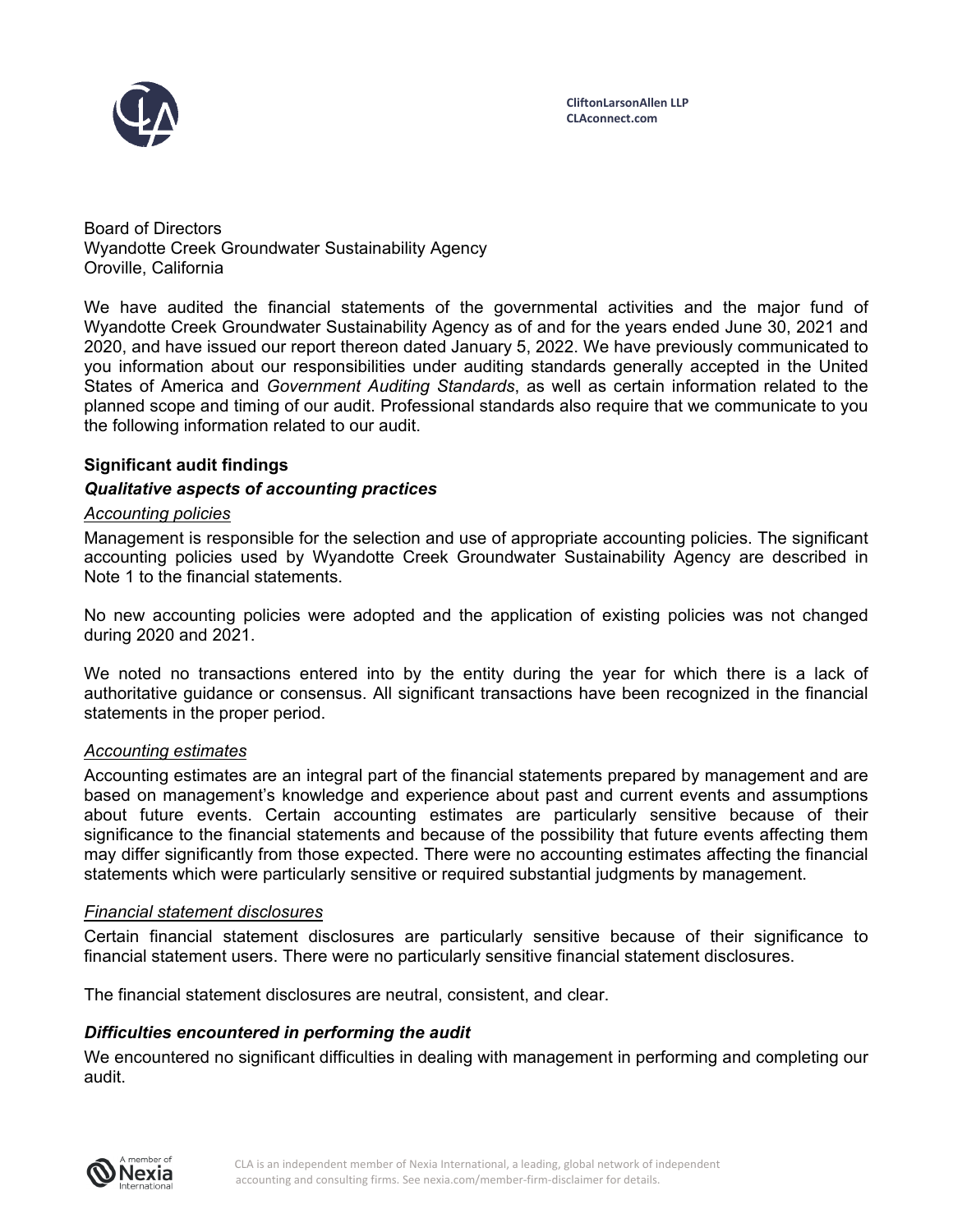Board of Directors Wyandotte Creek Groundwater Sustainability Agency Page 2

### *Uncorrected misstatements*

Professional standards require us to accumulate all misstatements identified during the audit, other than those that are clearly trivial, and communicate them to the appropriate level of management. Management has corrected all such misstatements.

# *Corrected misstatements*

The following immaterial misstatement detected as a result of audit procedures were corrected by management:

 Adjustment of \$420 to increase accounts payable and related expenditures for professional services incurred and not recorded by the Agency during fiscal year ended June 30, 2021.

### *Disagreements with management*

For purposes of this letter, a disagreement with management is a financial accounting, reporting, or auditing matter, whether or not resolved to our satisfaction, that could be significant to the financial statements or the auditors' report. No such disagreements arose during our audit.

### *Management representations*

We have requested certain representations from management that are included in the management representation letter dated January 5, 2022.

### *Management consultations with other independent accountants*

In some cases, management may decide to consult with other accountants about auditing and accounting matters, similar to obtaining a "second opinion" on certain situations. If a consultation involves application of an accounting principle to the entity's financial statements or a determination of the type of auditors' opinion that may be expressed on those statements, our professional standards require the consulting accountant to check with us to determine that the consultant has all the relevant facts. To our knowledge, there were no such consultations with other accountants.

# *Significant issues discussed with management prior to engagement*

We generally discuss a variety of matters, including the application of accounting principles and auditing standards, with management each year prior to engagement as the entity's auditors. However, these discussions occurred in the normal course of our professional relationship and our responses were not a condition to our engagement.

### *Other audit findings or issues*

We have provided a separate letter to you dated January 5, 2022, communicating internal control related matters identified during the audit.